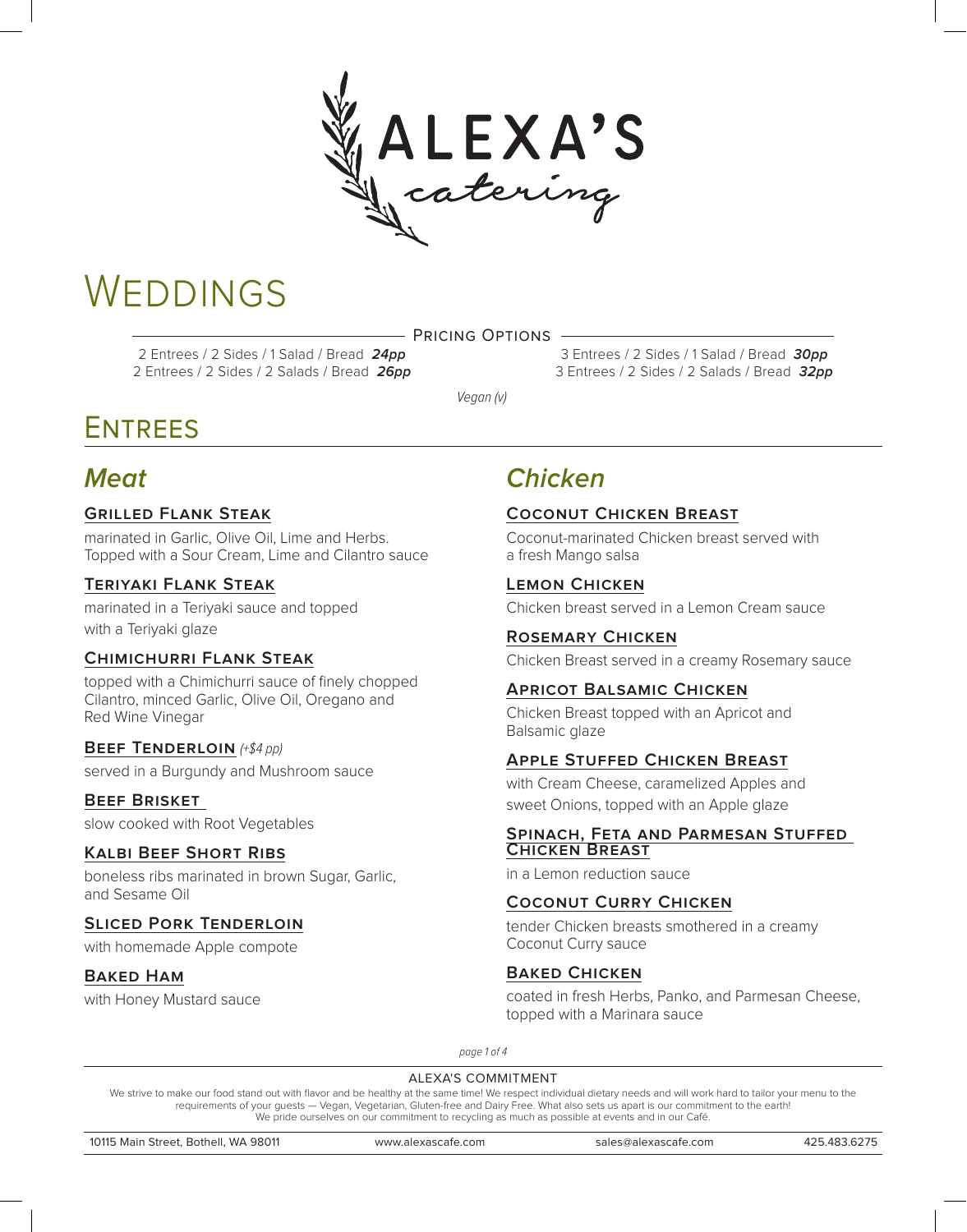

# ENTREES <sub>(continued)</sub>

# **Fish**

### **Teriyaki Salmon**

Atlantic Salmon fillet marinated in a sweet Teriyaki sauce with fresh Garlic

### **Lemon, Garlic & Butter Alaskan Salmon**

### **Herb Seasoned Salmon**

Atlantic Salmon with Butter and Dill

**Pesto Salmon** Atlantic Salmon in a Pesto Butter

### **Honey Ginger Salmon**

Atlantic Salmon in Honey, Soy Sauce, Ginger, and Chili Paste, topped with Green Onions

#### **Orange-Glazed Salmon**

Atlantic Salmon grilled and topped with a Mandarin glaze

 $HALIBUT$  (+\$4 pp) served with a light Béchamel sauce

### **Grilled Prawn Kabobs**

stewed with Peppers and Onions

### **Cilantro Spiced Prawns**

served over a bed of seasoned Rice

# **Vegetarian**

### **Linguine**

tossed with roasted Vegetables, Pine Nuts, Gorgonzola Cheese and Olive Oil

### **Ravioli**

served in a Pesto Alfredo sauce

# **Cheese Tortellini**

served in a Pesto Cream or Tomato Basil sauce

### **Vegetable Lasagna**

in a Béchamel sauce with Spinach, grilled Mushrooms, Onions and Peppers

### **Macaroni & Cheese**

baked with a Bread Crumb topping

### **Roasted Portobello Mushroom**

stuffed with Ricotta, Parmesan and Herbs and topped with Gruyere Cheese

### **Cheesy Cauliflower Bake**

steamed Cauliflower topped with a creamy Cheddar Cheese sauce

### **Roasted Red Peppers** (v)

stuffed with Brown Rice and roasted Vegetables

### **BAKED SWEET POTATO** (v)

with a Garlic Herb sauce

#### **Curried Coconut Quinoa and Roasted Cauliflower** (v)

page 2 of 4

#### ALEXA'S COMMITMENT

We strive to make our food stand out with flavor and be healthy at the same time! We respect individual dietary needs and will work hard to tailor your menu to the requirements of your guests — Vegan, Vegetarian, Gluten-free and Dairy Free. What also sets us apart is our commitment to the earth! We pride ourselves on our commitment to recycling as much as possible at events and in our Café.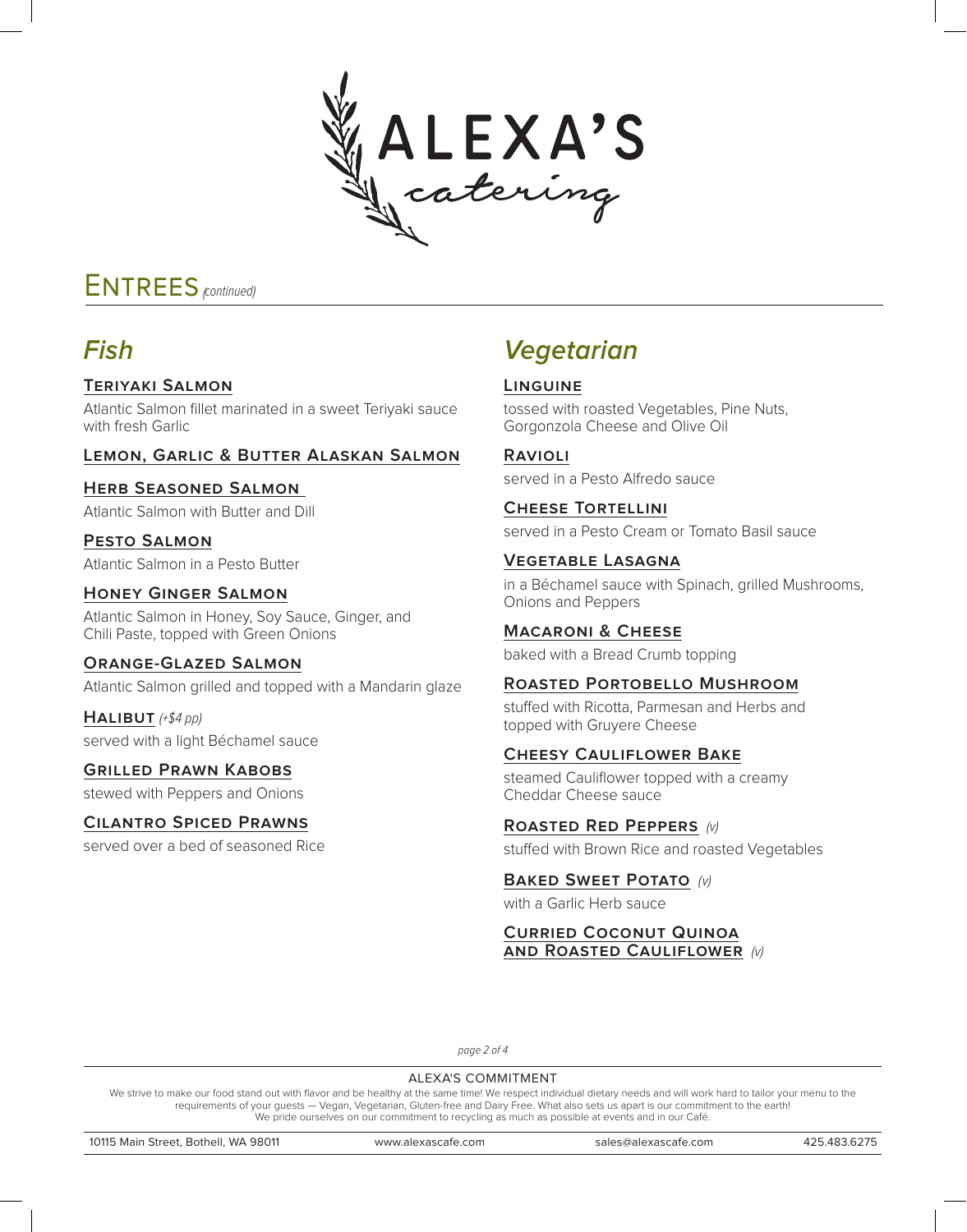

# **SIDES**

### **Roasted Baby Potatoes**

tender buttery red Potatoes seasoned with Olive Oil, Garlic and fresh Herbs

### **Garlic Mashed Potatoes**

### **Roasted Yukon Potatoes**

with Rosemary and Garlic

**Caramelized Cauliflower**

### **Roasted Asparagus**

with a Balsamic Glaze

### **Roasted Summer Veggies**

seasonal mix including red Onions, Asparagus, Peppers, Green Beans, and Broccoli roasted in light Garlic Olive Oil

### **Curried Roasted Veggies**

Cauliflower, red Onions, Broccoli, baby Carrots, and Asparagus roasted in light Curry Garlic Oil

### **Basmati Rice**

with Pesto and Sundried Tomato, topped with Parmesan Cheese

### **Corn on the Cob**

served with whipped Garlic Butter and whipped Parmesan Butter

**Coconut Rice** steamed Basmati Rice cooked in Coconut Milk

### **Honey Glazed Carrots**

### **Roasted Brussel Sprouts**

with a Balsamic glaze

## **Garlic Cauliflower Mash**

creamy and rich with Butter, Garlic, and Cream

### **Spanish Rice**

#### **Mexican Quinoa Salad**

Quinoa, diced Tomatoes, Black Beans, Corn, Cilantro, and Lime

### **Steamed Broccoli** (v)

with Lemon Butter or Oil, Garlic and Lemon

# **BREADS**

**Macrina Rolls** Fresh Herb, Potato, and Wheat

**Rustic Sourdough**

**Rustic Whole Wheat**

### **Asiago Cheese Bread**

page 3 of 4

#### ALEXA'S COMMITMENT

We strive to make our food stand out with flavor and be healthy at the same time! We respect individual dietary needs and will work hard to tailor your menu to the requirements of your guests — Vegan, Vegetarian, Gluten-free and Dairy Free. What also sets us apart is our commitment to the earth! We pride ourselves on our commitment to recycling as much as possible at events and in our Café.